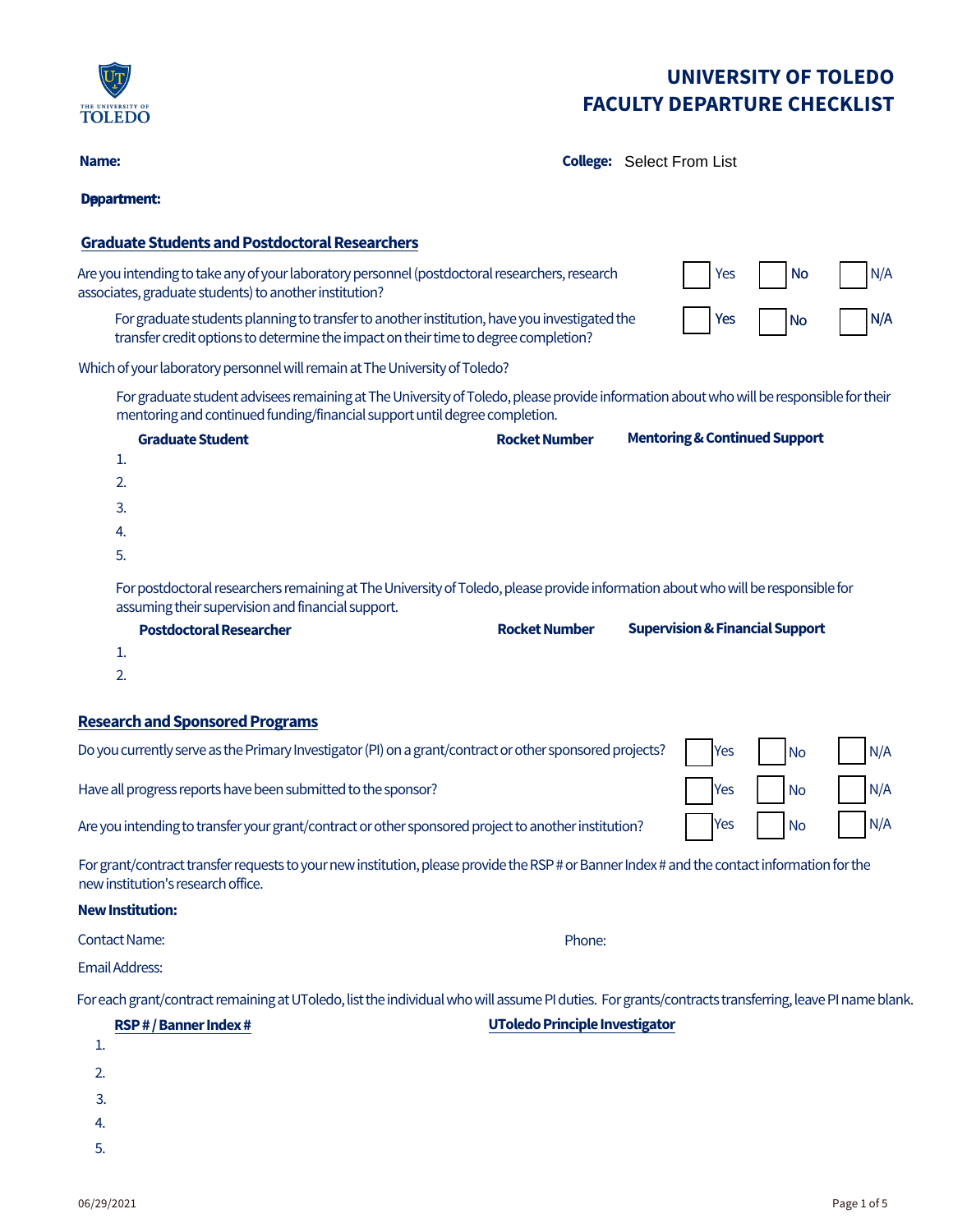

| Have you contacted your program manager(s) or sponsor(s) regarding transfer of your award(s) to<br>N/A<br><b>No</b><br>Yes<br>your new institution or change of PI for awards remaining at UToledo? |
|-----------------------------------------------------------------------------------------------------------------------------------------------------------------------------------------------------|
| If yes, please list the sponsors you have contacted:                                                                                                                                                |
|                                                                                                                                                                                                     |
| Membership in University Research Committees (Check All That Apply)                                                                                                                                 |
| COI<br><b>IACUC</b><br><b>IBC</b><br><b>IRB</b><br>Patent Committee<br>N/A                                                                                                                          |
| N/A<br>Animal Research, Controlled Substances & Dangerous Drugs (Check All That Apply)                                                                                                              |
| I have controlled substances and will properly dispose of them according to UToledo Guidelines.                                                                                                     |
| I have dangerous drugs (prescription pharmaceuticals) and will properly dispose or transfer them to a TDDD license holder.                                                                          |
| I conduct animal research at UToledo                                                                                                                                                                |
| I have notified the IACUC office to close out or change PI on my current IACUC protocols (IACUC@UToledo.edu)                                                                                        |
| I have animals currently housed at UToledo and have made arrangements for their disposition (Check All That Apply)                                                                                  |
| Animals will be used in an experiment/euthanized prior to my departure.                                                                                                                             |
| Animals will be transferred to a UToledo PI. Full Name of PI:                                                                                                                                       |
| Animals will be shipped to my new institution by DLAR.                                                                                                                                              |
| I have initiated an MTA to ship the animals.                                                                                                                                                        |
| I have made arrangements with DLAR or my department to pay outstanding care costs/per diems.                                                                                                        |
| I have removed all equipment from the DLAR space                                                                                                                                                    |
|                                                                                                                                                                                                     |
| Biohazardous Research, Chemicals & Waste Disposal (Check All That Apply)<br>N/A                                                                                                                     |
| I conduct biohazardous research and have notified the IBC office to close out or change PI on all of my current protocols<br>(IBCommittee@utoledo.edu)                                              |
| I will dispose of all of my biohazardous materials and notified Environmental Health and Radiation Safety of any specialized disposal<br>needs.                                                     |
| I will disinfect my research equipment. Any equipment that has been used for BSL-2 or higher requires the Biological Equipment<br>Clearance form.                                                   |
| I will arrange for disposal of hazardous wastes and disposal or transfer of chemicals and materials, as needed.                                                                                     |

#### **Research Data**

Research data includes laboratory notebooks, as well as any other primary records that are necessary for the reconstruction and evaluation of reported results of research and the events and processes leading to those results, regardless of the form of the media on which they may be recorded.

Research data is retained by the University for a minimum of five years after the final project closeout. In addition, any of the following circumstances may justify longer periods of retention:

- 1. If the terms of a sponsored research agreement administered by the Office of Sponsored Programs or other university unit requires a longer retention period; or
- 2. Data is related to a patent application the University has filed. Data used to support a patent or copyright application must be archived for a minimum of twenty years or such other time as required by the Technology Transfer Office.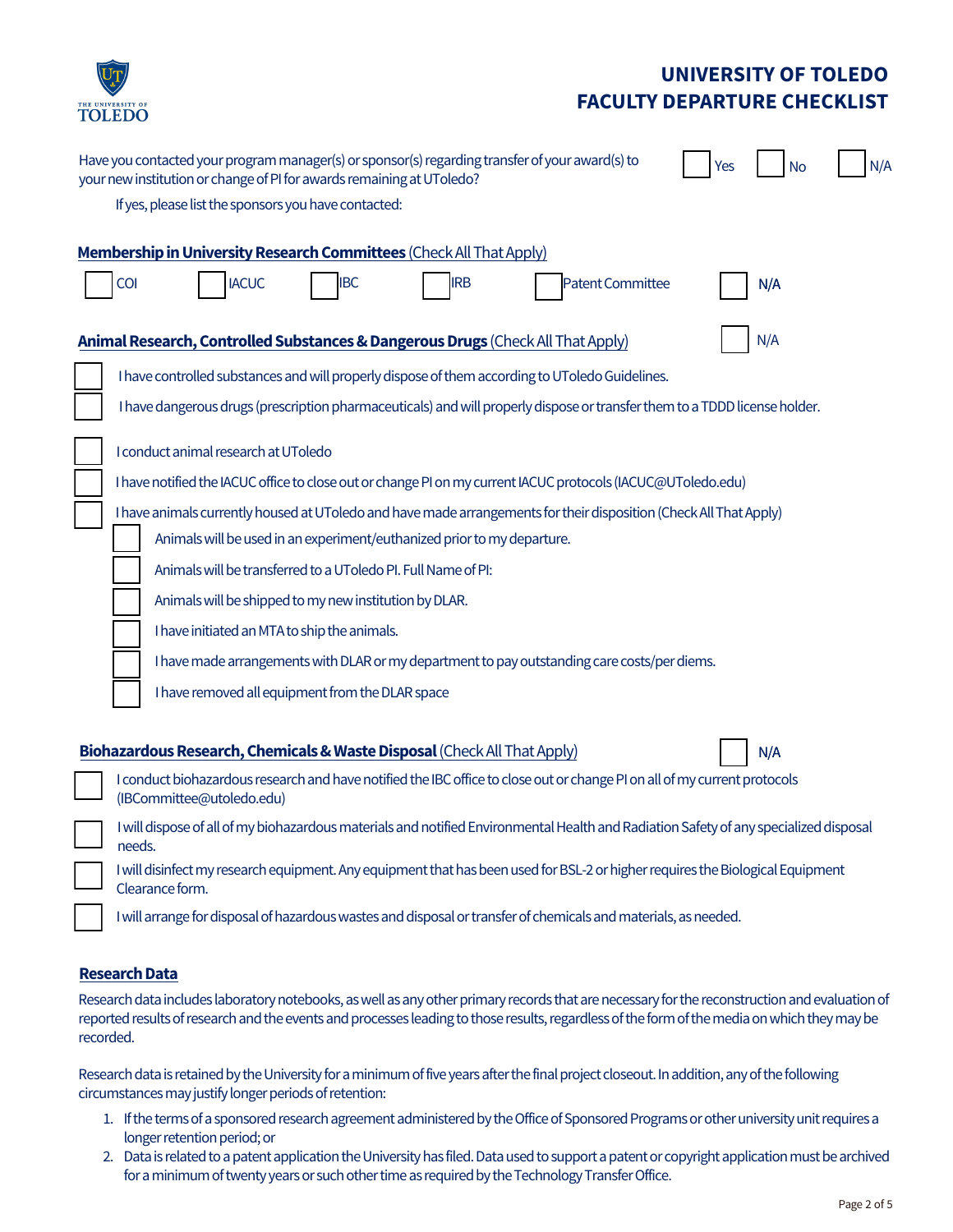

Primary research data may be transferred only with written approval of the relevant college dean and Vice President for Research and with the written approval of the new institution. Written approval of the new institution must provide the following at a minimum: (i.) Adoption of the new institution of all custodial responsibilities for the data, including acceptance of all university and federal security requirements for restricted data that is transferred; (ii). Formal recognition by the new institution of The University of Toledo's continued ownership of the data; and (iii). Guaranteed access by The University of Toledo to the primary data, should such access become necessary.



I have provided the Chair of my department all primary research data and any associated lab notebooks and materials from my research conducted at the University. Please note that you may make copies of the lab notebooks for future reference.

### **Material Transfer**

N/A - I do not have any existing Material Transfer Agreements.

I contacted the Technology Transfer Office to ensure proper closeout of existing Material Transfer Agreements. Materials to be transferred to another institution will most likely require a new Material Transfer Agreement to be processed between the providing entity and the receiving entity. I will not transfer material, such as specimens, cell lines, reagents, etc. without the appropriate agreement in place or permission from the provider.

I contacted the Technology Transfer Office to ensure proper closeout of existing Confidential Disclosure Agreements. I will review terms of agreements to ensure that any information that I was provided is handled accordingly.

#### **Patents & Inventions**

N/A - I do not have any previously undisclosed intellectual property.

Ihave submitted an invention disclosure for any previously undisclosed intellectual property to the Technology Transfer Office.

If you have a pending patent application, an issued patent, or are the creator/inventor of licensed intellectual property, please provide your private email address and home address.

Email Address:

Home Address:

Cell Phone Number:

#### **Human Subject Research**

|  | N/A-I am not involved in human subjects research. |
|--|---------------------------------------------------|
|  | I am the PI of an open IRB study.                 |

Industry Funded Study - I have notified the JCCTR of my departure.

I am planning to transfer my study to an IRB not associated with UToledo.



I submitted an application to the newinstitution'sIRB.

If applicable, I have submitted a management plan to the UToledo IRB for any currently enrolled research, subjects along with my closure form.

I have contacted the Technology Transfer Office to transfer any specimens.

I have contacted the Compliance and Privacy Office to transfer health information from subjects.

I have submitted a Final Report form to close or transfer the study to my new institution.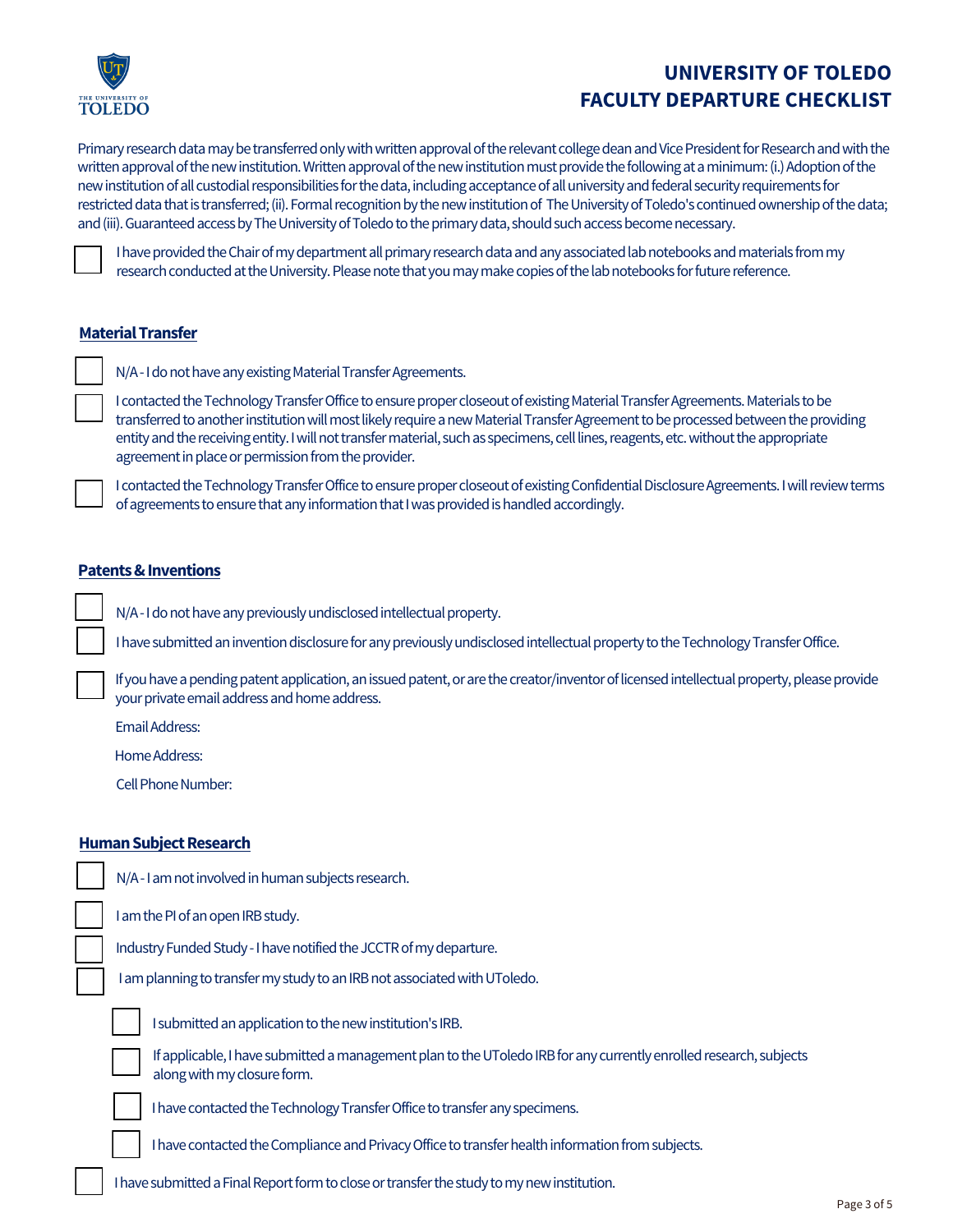

N/A

# **UNIVERSITY OF TOLEDO FACULTY DEPARTURE CHECKLIST**

### Clinical studies that will be terminated/closed and you are the PI

I have submitted the Final Report(s) to close these study(s).

I have clinical studies that are listed in clinicaltrials.gov and will close the study record.

### Sub-Investigator (or other personnel) Leaving UToledo

N/A

I have notified the PI of my departure so s/he may amend the IRB study as appropriate.

### **Grants Accounting**

| N/A                                                                                                                      |
|--------------------------------------------------------------------------------------------------------------------------|
| Obtain a list of my open awards from Grants Accounting.                                                                  |
| Vendors invoices for my open awards are approved and paid.                                                               |
| Travel reimbursement for my open awards are approved and paid.                                                           |
| Purchasing card is closed and removed from any associated default award index.                                           |
| Subcontractor(s) under my open awards meet all of the necessary performance standards.                                   |
| Invoices for my open awards have been submitted to the sponsor(s) and paid.                                              |
| Cost share associated with my open awards was reported and approved.                                                     |
| Time and effort reports that are currently available for my open awards have been reviewed and certified.                |
| Create delegates/proxies for Concur, Effort Reporting, Banner EPAFs and any other approvals                              |
| Personnel Action/COS forms have been initiated to have all personnel removed from my open awards.                        |
| Identify source(s) of funding for each student continuing at UT oledo                                                    |
| All Financial Reports have been submitted to the sponsor.                                                                |
| Worked with Grants Accounting to ensure all of the balances on my open awards are zero. Any unallowable or overages been |

unting to ensure all of the balances on my open awards are zero. Any moved tomy department.

#### **Equipment Purchased by the University on Non-Grant or Contract Funds**

| N/A                                                                                                                                                                                                                                                                                                                                                                                                                                       |
|-------------------------------------------------------------------------------------------------------------------------------------------------------------------------------------------------------------------------------------------------------------------------------------------------------------------------------------------------------------------------------------------------------------------------------------------|
| I have identified equipment with an purchase cost of \$5,000 or greater OR has a UToledo property tag that I would like to move to my<br>new institution on the Equipment Management Form.                                                                                                                                                                                                                                                |
| I have generated a list of equipment that costs less than \$5,000 that I would like to move to my new institution.                                                                                                                                                                                                                                                                                                                        |
| I have worked with the department chair or dean to generate a final list of items that have been approved for transfer. The final list and<br>Equipment Management Form was sent to general accounting for its records.                                                                                                                                                                                                                   |
| I acknowledge that the University is not selling this equipment to me personally. Rather, my new institution is purchasing the<br>equipment on my behalf. I worked with The University of Toledo to submit an invoice to my new institution for direct payment to the<br>University. The value to be paid by the new institution may be determined by the College dean based on the book value, market value<br>and age of the equipment. |